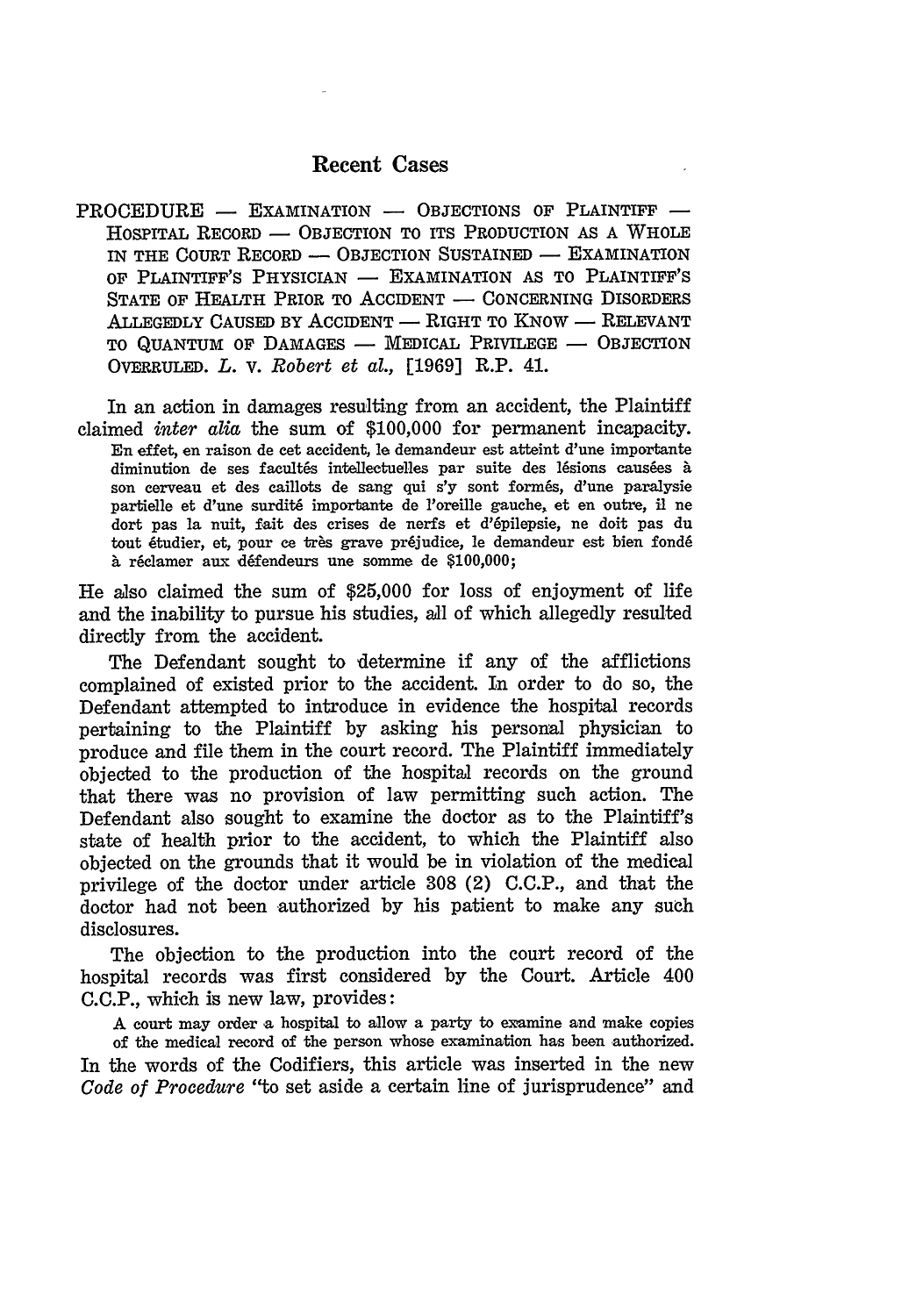more specifically to overrule the decision in *Barron v. Steinberg's Wholesale Groceterias Ltd.,1* where the Defendant was not permitted to consult the prior medical record of the Plaintiff even though there was evidence introduced to show that the Plaintiff had been admitted into two hospitals for treatment prior to the accident.

Upon reading article 400 **C.C.P.,** the Court concluded that all that could be inferred from its text was that a party was entitled to have access to and make copies of the hospital records; it did not provide that such documents be put in evidence or introduced into the court record, notwithstanding article 311 C.C.P. which provides generally for the production of documents which are relevant to the issues and in the possession of third parties. The Court reasoned that medical records, being the object of a particular provision in the *Code*, could not be subject to a general rule.<sup>2</sup> The Court therefore allowed Plaintiff's objection and did not permit the production of the medical records into the court record.

The Court then considered Plaintiff's second objection, the examination of his personal physician as to his state of health prior to the accident. The Plaintiff argued that such an examination violated the medical privilege of the doctor insofar as he could not answer without being relieved of his duty of secrecy by his patient, which release had not been given. Article 308 (2) C.C.P. provides:

Similarly, the following persons cannot be obliged to divulge what has been revealed to them confidentially **by** reason of their status or profession... 2. Advocates, notaries, physicians and dentists; unless, in all cases, they

are expressly or implicitly authorized **by** those who confided in them; The Court held that although the doctor, a psychiatrist in this instance, had not been relieved of his duty of secrecy, the Defendant had an absolute right to determine if the conditions complained of existed prior to the accident, as having a direct bearing on the evaluation of the quantum of damages. It reasoned that if the victim of an accident can claim in certain circumstances for the aggra-

**<sup>&#</sup>x27;[1053] R.L. 158.**

<sup>&</sup>lt;sup>2</sup> In a claim for an insurance indemnity under a life insurance policy, where the Defendant, the insurer, pleaded misrepresentation on the deceased's part as to his health, the Court ordered the mis-en-cause, the hospital, to produce in the record their records on the deceased thus, in fact, providing the insurer with a means of obtaining irrebuttable proof of misrepresentation. The Court relied, *inter alia,* on article 402 **C.C.P.** which provides that a court may order the production of any document relating to the issues between the parties, and in the instance, the medical record was essential to determine if there had been misrepresentation which, in turn, was relevant to the validity of the contract. See, *Jean-Paul Martin* v. *Metropolitan Life Insurance Co.,* P.C.M. **77,833,** June 14, 1968, Mr. Justice Jean-Paul Noel.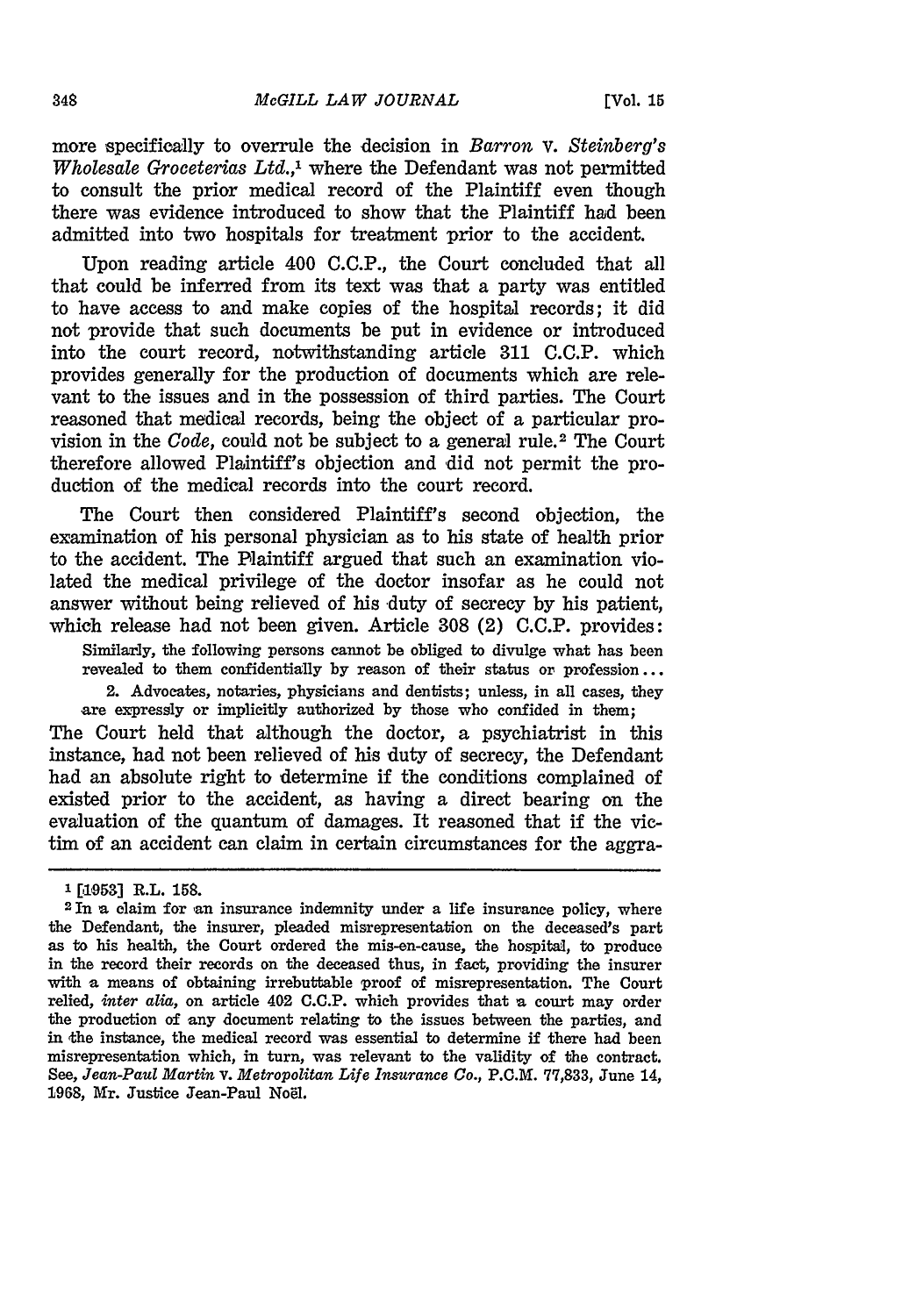vation of a sickness or infirmity existing prior to the accident, then it follows that the author of the damages must be allowed to examine witnesses on the state of such sicknesses or infirmities to determine to what extent he might have aggravated them.<sup>3</sup>

The Court could not see how testimony relating to the length of time a person has been afflicted with a specified sickness or infirmity, the cause of which is attributed to an accident, could be construed as a breach of the medical privilege of the doctor. The Court went even further, stating that even if construed as a breach of the medical privilege, this privilege must be subordinated to the interest of the public at large. The learned judge quoted to that effect Mr. Justice Samuel Freedman of the Court of Appeal of Manitoba:

The duty of secrecy to the patient must always be weighed against the duty to the community as a whole.<sup>4</sup>

The Court also referred to an article **by** Jean-Louis Beaudoin where he states that it is in the interest of public order that, in similar cases, the patient must not be the one left to decide whether or not to release his doctor of his duty of secrecy:

Laisser au client seul le soin de décider s'il doit ou non relever le médecin de son obligation au silence est chose dangereuse. On court le risque de voir le client relever le m6decin de l'obligation **au** secret pour tout fait que le client a avantage **.** divulguer et, **au** contraire, lui imposer un silence absolu sur les faits dont la révélation pourrait nuire à ses intérêts. N'est-ce pas là encourager une demi-vérité et même, dans certains cas, courir le risque de fraude?<sup>5</sup>

The Court therefore concluded that Plaintiff's physicians could properly be examined on

(L)'existence de maux qu'il attribue **A** son accident, sur les prddispositions du patient à ces affections, sur leurs symptômes, leur diagnostic, leur évolution et leur traitement.6

and that these questions were relevant to the appreciation of the quantum of damages.

L.S.

**5** *Le Secret professionnel du m decin* **-** *Son Contenu* **-** *Ses Limites,* **(1963),** 41 Can. Bar Rev. 491, at p. **507.** See also Jean-Louis Beaudoin, *Secret professionnel et droit au secret dans le droit de la. preuve,* (Paris, 1965), p. **93.**

**6** [1q69] R.P. 41, at -pp. 46-47.

**<sup>3</sup> See** especially, Savatier, *Trait6 de la responsabilitg civile,* t. **2,** 2e **6d.,** (Paris, **1951),** No. 464, **p.** 14 and Mazeaud et Tunc, *Responsabilit6 civile,* t. **3, 5e 6d.,** (Paris, 1960), No. 2395, p. 527 who states also: "Le préjudice doit s'évaluer au regard de la victime, en considération de ce qu'elle a effectivement souffert. Ce serait revenir aux temps les plus barbares qu'apprécier le dommage en luimême, *in abstracto*, indépendamment de la personne qui le subit; on aboutirait **<sup>A</sup>**une tarification semblable a celle des compositions;..." *<sup>4</sup> Medical Privilege,* (1954), 32 Can. Bar Rev. **.1,** at **p. 16.**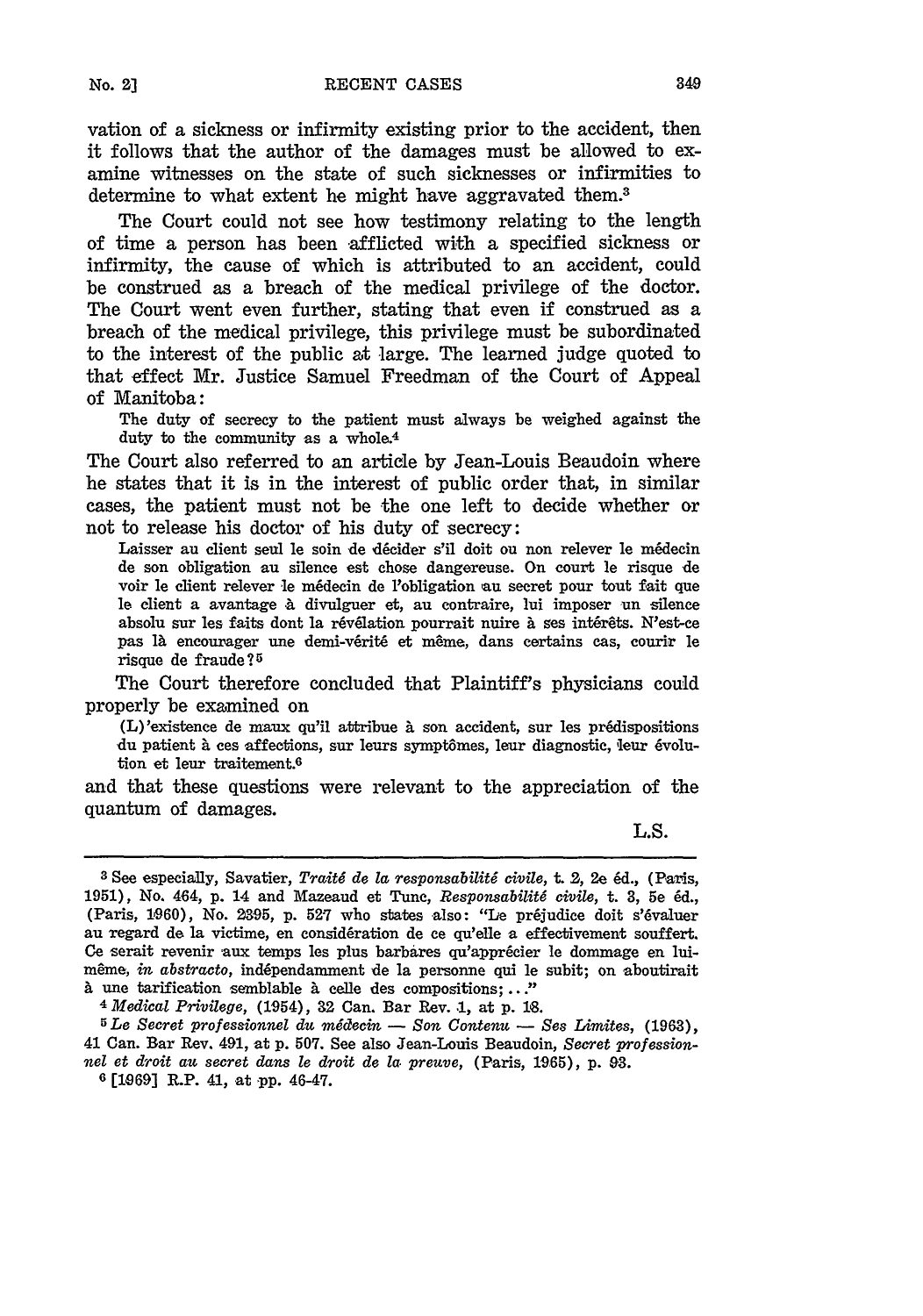$CONSTITUTIONAL$   $LAW$   $-$  Sections 4 to 9 of the QUEBEC PUBLICATIONS AND PUBLIC MORALS ACT CONCERNING PUBLICA-TIONS CONTAINING IMMORAL ILLUSTRATIONS **-** SECTIONS ULTRA VIRES OF THE POWERS OF THE QUEBEC LEGISLATURE - PROVIN-CIAL STATUTE DUPLICATING THE PROVISIONS OF A FEDERAL STAT-UTE **-** ARTICLES **I** (c), 2, **3,** *4* TO 9 PUBLICATIONS AND PUBLIC MORALS ACT, 14 Geo. VI, S.Q. 1950, c. 12, now R.S.Q. 1964, c. 50 - ARTICLES 150 TO **157** Cr. C. **-** ARTICLE 1003 G.O.P. (1897) - ARTICLE 846 C.C.P. (1965). *Montreal Newsdealer Supply Company Limited v. Board of Cinema Censors of the Province of Quebec* and *The Attorney General for the Province of Quebec,* [1969] C.S. 83.

Laws are the ultimate victim in any revolutionary wave. The "sexual revolution" is hardly unique in this respect, as it too has taken its toll.<sup>1</sup> When enforcement becomes more rigourous in an effort to stem the liberal tide, jurisdictional legitimacy over legislated morality is necessarily an issue of heated controversy. Part of this debate has now been resolved by a recent decision of the Quebec Superior Court.<sup>2</sup>

The Petitioner, a newsvendor in the City of Montreal, sought by a writ of prohibition (now evocation) to quash an order of censorship, which declared the magazine *Cavalier* to be an immoral publication within the meaning of Sections 4-9 of the Quebec *Publications and Public Morals Act;3* the order made copies of the magazine liable to confiscation and destruction.

The major argument advanced by the Petitioner was that the Quebec legislation was a usurpation of the exclusive jurisdiction and competence of the Federal Parliament over the subject matter of criminal law, reserved to it by section 91 (27) of the *B.N.A. Act, 1867,* and specifically enacted in sections 150-157 of the Canadian *Criminal Code.*

Mr. Justice Batshaw, in deciding the case, appears to have skirted the more obscure but burning issues raised by the petitioner, mainly that the *Act* in question constituted an illegal interference with the freedoms of speech, press and trade and commerce.

In holding the impugned legislation *ultra vires,* the leaned judge had to distinguish two recently entrenched precedents, *O'Grady v.*

**I** See *inter alia* the recent amendments to sections 144-150 of the *Criminal Code,* Bill C-150, First Session, 28th Parliament, 17-18 Eliz. II, S.C. 1968-69, ss. 7 & **8.** 2 Mr. Justice Batshaw, presiding.

**<sup>3</sup>**R.S.Q. 1964, c. 50.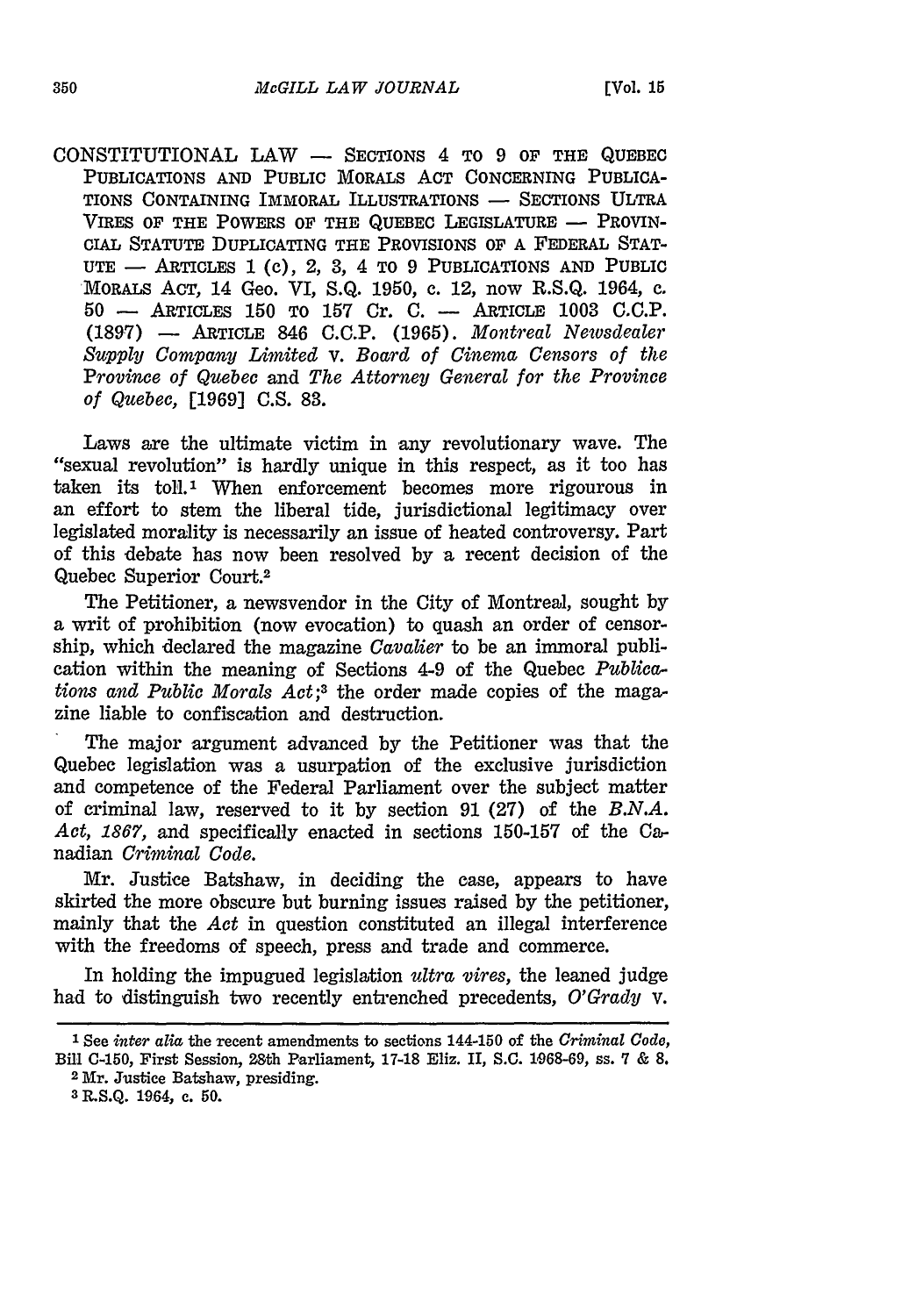*Sparling 4* and *Mann* v. *The Queen;<sup>5</sup>*these cases were decided in favour of provincial legislation on highway offences bearing substantial similarity to section 221 of the *Criminal Code.* The task was accomplished in one neat sentence:

In effect, the judicial interpretation of our constitution has concluded that despite the fact that both enactments deal with offences concerning the manner of driving on a highway and to that extent may be overlapping, they nevertheless are not deemed to be repugnant because they are regarded as dealing with different subjects *and as having been enacted for different purposes.6* (emphasis added).

However, Batshaw, J., was not quite so benevolent with the Quebec legislation:

(B)oth statutes by title and definition deal with the same subject matter, namely the corruption of public morals by obscene illustrations, in terms which are virtually identical ... It is extremely difficult, therefore, to recognize a valid difference in object, purpose, or "pith and substance" between the two enactments. <sup>7</sup>

Apart from any issue of Federal paramountcy, the learned judge could not find a valid provincial aspect of the impugned statute which might possibly justify its co-existence with the duplicative legislation of the *Criminal Code.*

On the contrary, it seems rather an attempt to use the property and civil rights head of section **92** as a ground for justifying an unwarranted intrusion into the field of criminal law. Similar attempts have been struck down **by** the Supreme Court as colourable legislation in more than one instance. <sup>8</sup>

The judgment contains some extremely forceful *dicta* against regional control over public morality. Batshaw, **J.,** unequivocally asserts:

The legislation under review, however, deals with public morals and this is a field which has always been deemed to be an aspect of criminal law, which in turn, of course, falls within the exclusive jurisdiction of Parliament.<sup>9</sup>

and further:

However, morality and criminality are far from co-extensive and Parliament alone can define crime and enumerate the acts which are to be prohibited and punished in the interest of public morality.<sup>10</sup>

**8** *Ibid.,* at pp. 92-93. See the cases of *Switzman* v. *Elbling,* [1057] S.C.R. 285, *Birks v. The City of Montreal,* [1955] S.C.R. 7.99, *Dufresne v. The King,* [1912] **<sup>5</sup>**D.L.R. **501,** *Johnson* **V.** *Attorney General for Alberta,* [1954] S.C.R. **127.**

**9** [1-969] **C.S. 83,** at p. **89. <sup>10</sup>***Ibid.,* at p. 90.

<sup>4</sup> **[1960]** S.C.R. 804.

*<sup>5</sup>* **[1866]** S.C.R. **238.**

**<sup>6 [1969]</sup> C.S. 83,** at **p. 87.**

**<sup>7</sup>** *Ibid.,* at pp. 90-91.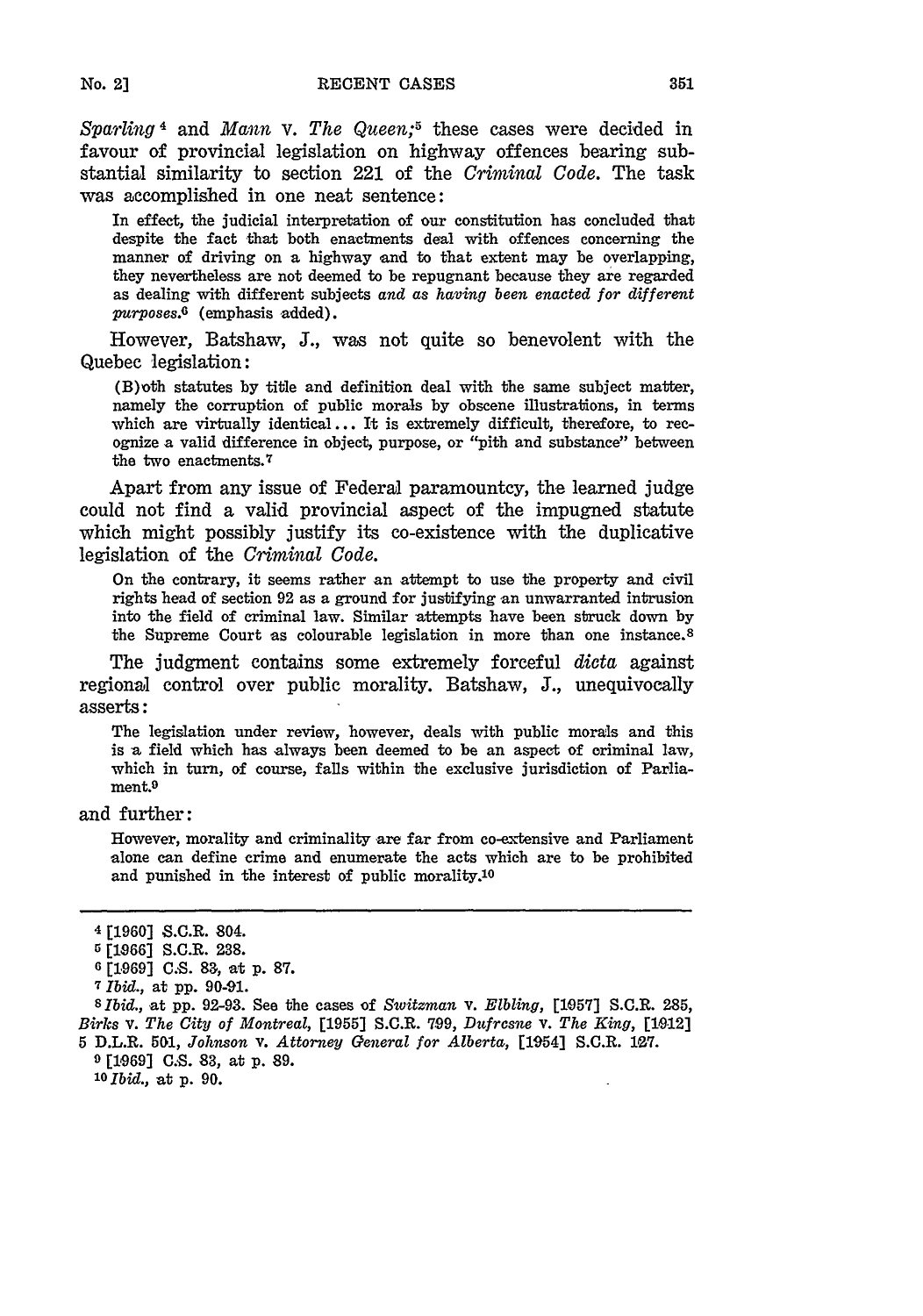The constitutional validity of enactments such as section 10 of the *Cinema Act 11* and by-law 3416 of the City of Montreal, recently given *prima facie* legitimacy in a judgment of the Quebec Court of Appeal,<sup>12</sup> must be considered extremely tenuous. The exclusivity of Federal jurisdiction in matters of public morality can neither be mitigated nor encroached upon under the dubious guise of ficticious provincial "aspects" or contrived provincial "purposes". Another telling blow has been struck against the pernicious practice of having local arbiters dictate moral imperatives to the community at large. It is perhaps superfluous to note that the Attorney General's Department did not proceed in appeal from this welcomed decision.<sup>13</sup>

**H.S.**

PROCEDURE - SEIZURE BEFORE JUDGMENT - GROUNDS FOR ISSUANCE OF WRIT - FEAR OF THE PLAINTIFF - DEGREE OF FEAR REQUIRED **-** ARTICLES **78, 733** C.C.P. *Manufacturers Mutual Fire Insurance Company* v. *Post* and *Canadian Imperial Bank of Commerce,* [1969], C.S. 60.

The coming into force of the new Quebec *Code of Civil Procedure* brought with it substantial modifications in civil law procedure. It remains in the realm of speculation as to how liberally or restrictively Quebec courts will view and interpret many of the changes. One such problem of interpretation concerns the wording of article **733** C.C.P., 1 dealing with seizures before judgment, an article which has as its origin article **931** of the former *Code of Civil Procedure.2* The crux of the difference lies in the fact that art. 931 of the old

**<sup>1115-16</sup>** Eliz. II, **S.Q.** 1066-67, c. 22, s. The section reads: "It shall be the duty of the board to examine any cinematographic film which it is proposed to show in the Province and to permit it to be shown if, in its opinion, it is not prejudicial to public order and good morals."

<sup>&</sup>lt;sup>12</sup> Dame L'Abbée v. La Ville de Montréal, [1968] B.R. 419. The by-law prohibits any employee or entertainer in an establishment where alcohol is served from mingling with the customers.

**<sup>13</sup>An** appeal was instituted by the Attorney General's Department, C.A.M. No. 10705. By judgment of the Court, dated November 11, **1968,** the inscription in appeal was struck and the appeal was dismissed for failure of the Attorney General's Department to appear within the delays. Ed.'s Note.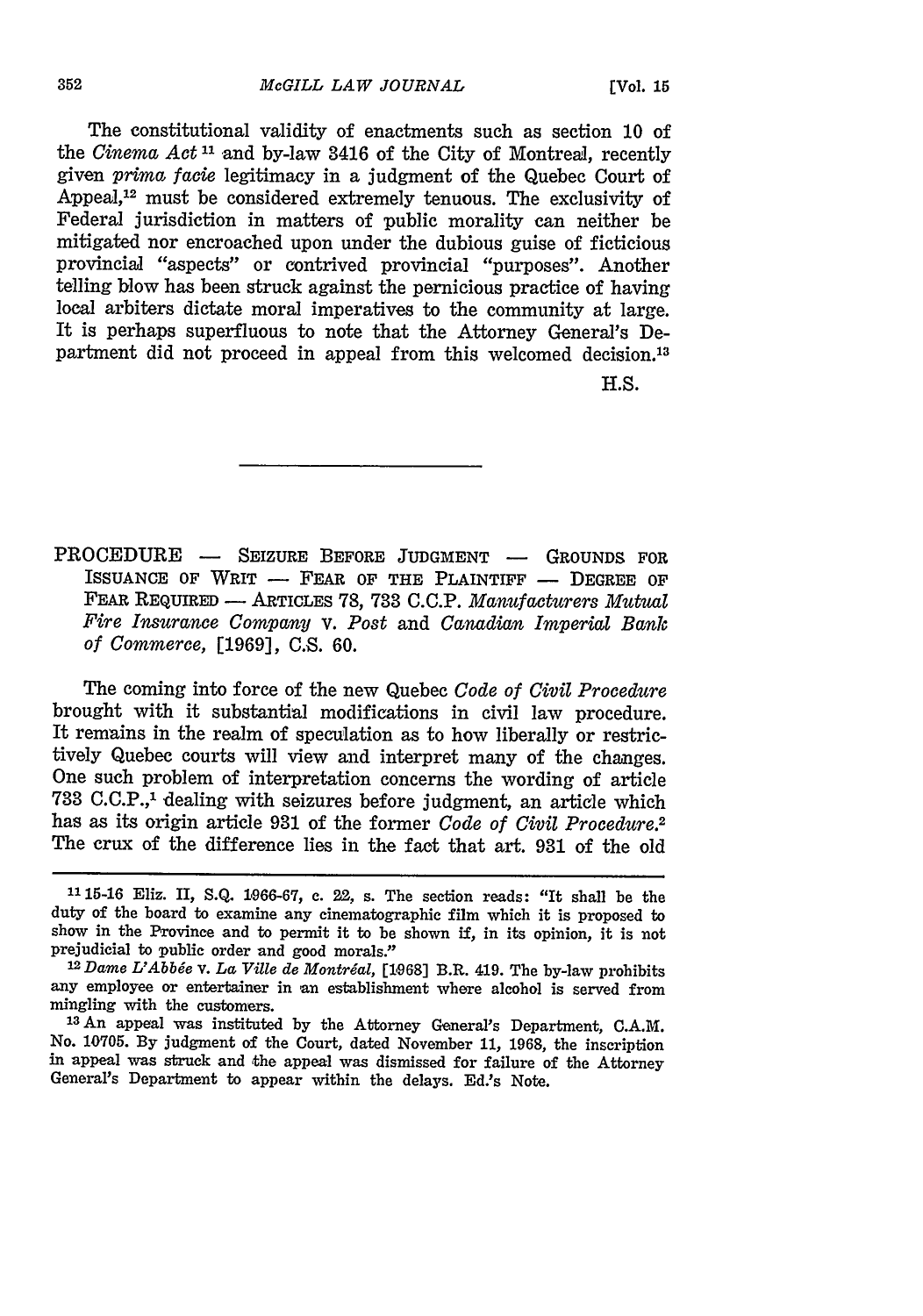*Code* clearly provided that a writ of seizure before judgment would lie only in cases where the creditor could demonstrate an intent to defraud on the part of the debtor, either by leaving the province or by secreting his assets, thereby depriving the creditors of any recourses they may have possessed.3 The corresponding provision in the new *Code* speaks only of a fear on the part of the creditor that recovery of his debt will be put in jeopardy, but omits any reference whatsoever to the necessity of showing an intention to defraud by the debtor. Is such an intention still a pre-requisite, or is fear of non-recovery sufficient in itself? The recent decision in *Manufacturers Mutual Fire Insurance Company* v. *Post* and *Canadian Imperial Bank of Commerce* may assist in providing an answer.

The facts of the case are briefly as follows. Plaintiff, an insurance company, paid to its insured the sum of \$1,425,874 as the result of a fire. At this particular moment in time the defendant was a director and shareholder of the insured. Slightly over six years later the defendant was found guilty of defrauding Plaintiff for the said sum of \$1,425,874 by reason of arson. While the Defendant's appeal from his conviction was pending before the Court of Appeal, Plaintiff requested a writ of seizure before judgment, which request was

<sup>2</sup> Article **931** of the old *Code of Civil Procedure* read as follows: "A creditor may, before obtaining judgment, procure a writ to attach the goods and effects of his debtor, in any case wherein the defendant is personally indebted to the plaintiff in a sum exceeding five dollars:

- **1.** In the case of the *dernier iquipeur;*
- 2. When the defendant:
	- a. Is immediately about to leave the Province with intent to defraud his creditors in general or the plaintiff will thereby be deprived of his recourse against the defendant; or
	- *b.* Is secreting or making away with, has secreted or made away with, or is immediately about to secrete or make away with, his property, with intent to defraud his creditors in general or the plaintiff in particular, and the plaintiff will thereby be deprived of his recourse against the defendant; or
	- *c.* Is **a** trader who has ceased his payments, and has refused to make an abandonment of his property for the benefit of his creditors, although duly required to do so."

**3 See** for example: *Williams* v. *Colombia Airways Inc.,* **33** R.P. 426; *Renaud* v. *Vandusen,* 21 L.C.J. 44 (B.R.); *Sabourin* **V.** *Gatineau Bus Line Co.,* (1929), 46 B.R. **301;** *Leshchynski v. Ross,* [1951] R.P. **91.**

**No. 2]**

**<sup>1</sup>** Article **733 C.C.P.** reads as follows: "The plaintiff may, with the authorization of a judge, seize before judgment the property of the defendant, when there is reason to fear that without this remedy the recovery of his debt may be put in jeopardy.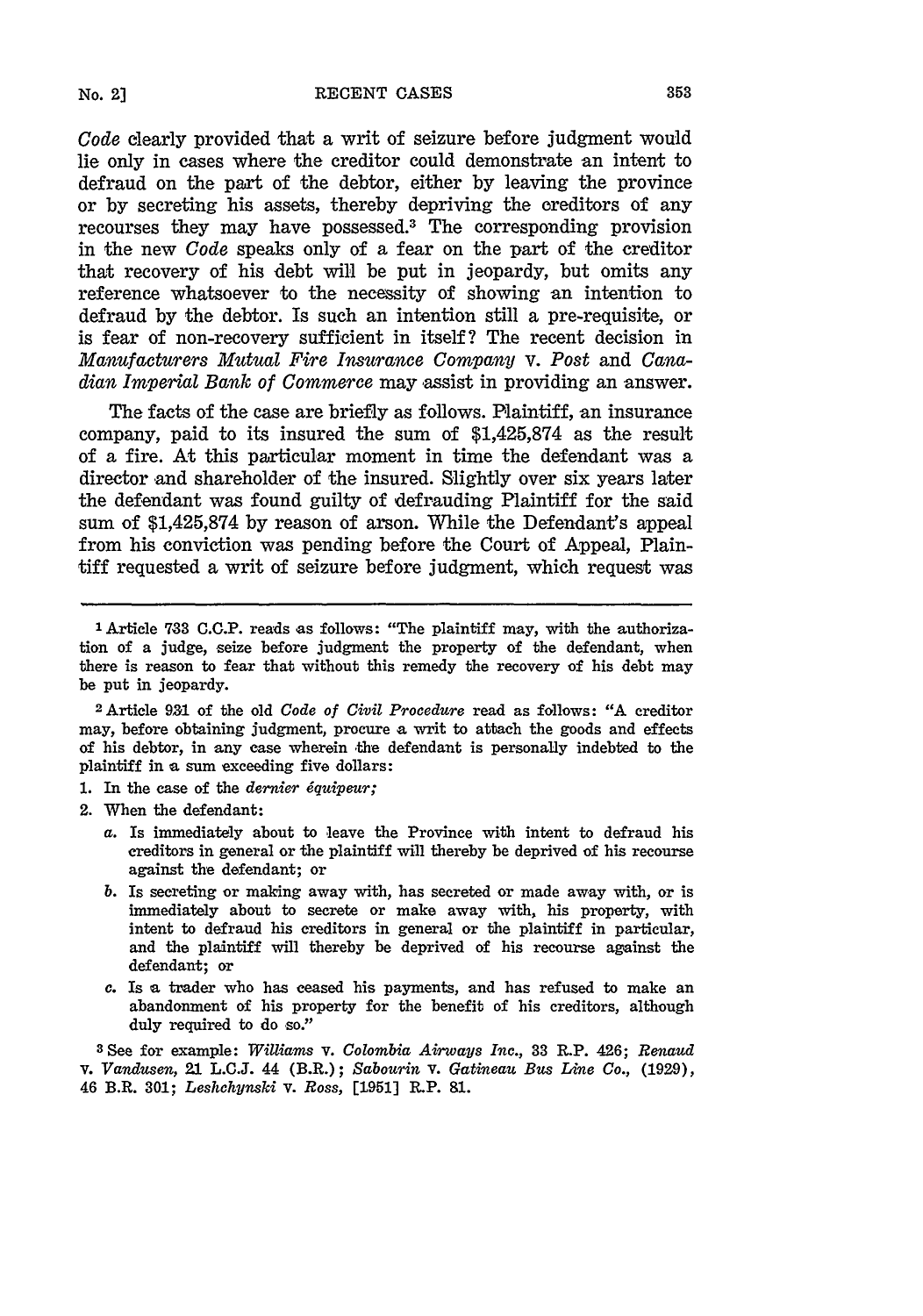opposed **by** the Defendant on the grounds of the insufficiency and falsity of the affidavit.

In deciding whether a seizure before judgment would lie in these circumstances Mr. Justice Par6 discussed the new wording of article **733 C.C.P.** It was pointed out that article **733 C.C.P.** originated from article **931** of the former *Code of Civil Procedure,* and that it incorporated the idea of fraud therein expressed. However, Pare, **J.,** recognized that the criterion was no longer solely "an intent to defraud", and that the element of fear of non-recovery of the debt had been introduced. This new factor was quickly qualified by the Court in that it was held that the fear of non-recovery of the debt must in some way be related to an intention to defraud, and, moreover, that the fear must not be a subjective and unjustified one, but rather a fear which a normal and reasonable person would have in similar circumstances.

Applying this interpretation to the facts of the case at bar, Mr. Justice Paré held that the conviction of the Defendant for arson, notwithstanding his appeal, was of such a nature as to cause a reasonable person to entertain serious fears, and further, that the nature of the fraud practised by the Defendant made the latter appear to be one who would do all in his power to hide or secrete his assets. On the basis of these findings the court dismissed the motion to quash the seizure before judgment.

It is respectfully submitted that the approach taken by Mr. Justice Par6 in interpreting the meaning of article 733 **C.C.P.** was a proper one, as a strict adherence to the wording of the article would have opened the door to numerous, and in many cases, unnecessary seizures before judgment. As the name implies, a seizure before judgment is an extraordinary recourse, to be used in exceptional circumstances. **By** qualifying the pre-requisite of fear of nonrecovery of the debt so that such a fear must in some way be connected to an intention to defraud, the Quebec courts appear unwilling to permit a seizure before judgment unless some fraudulent intent is ascertainable on the part of the debtor, and thus has insured that no one will be subjected to a seizure before judgment merely on the whim of a creditor.

S.W.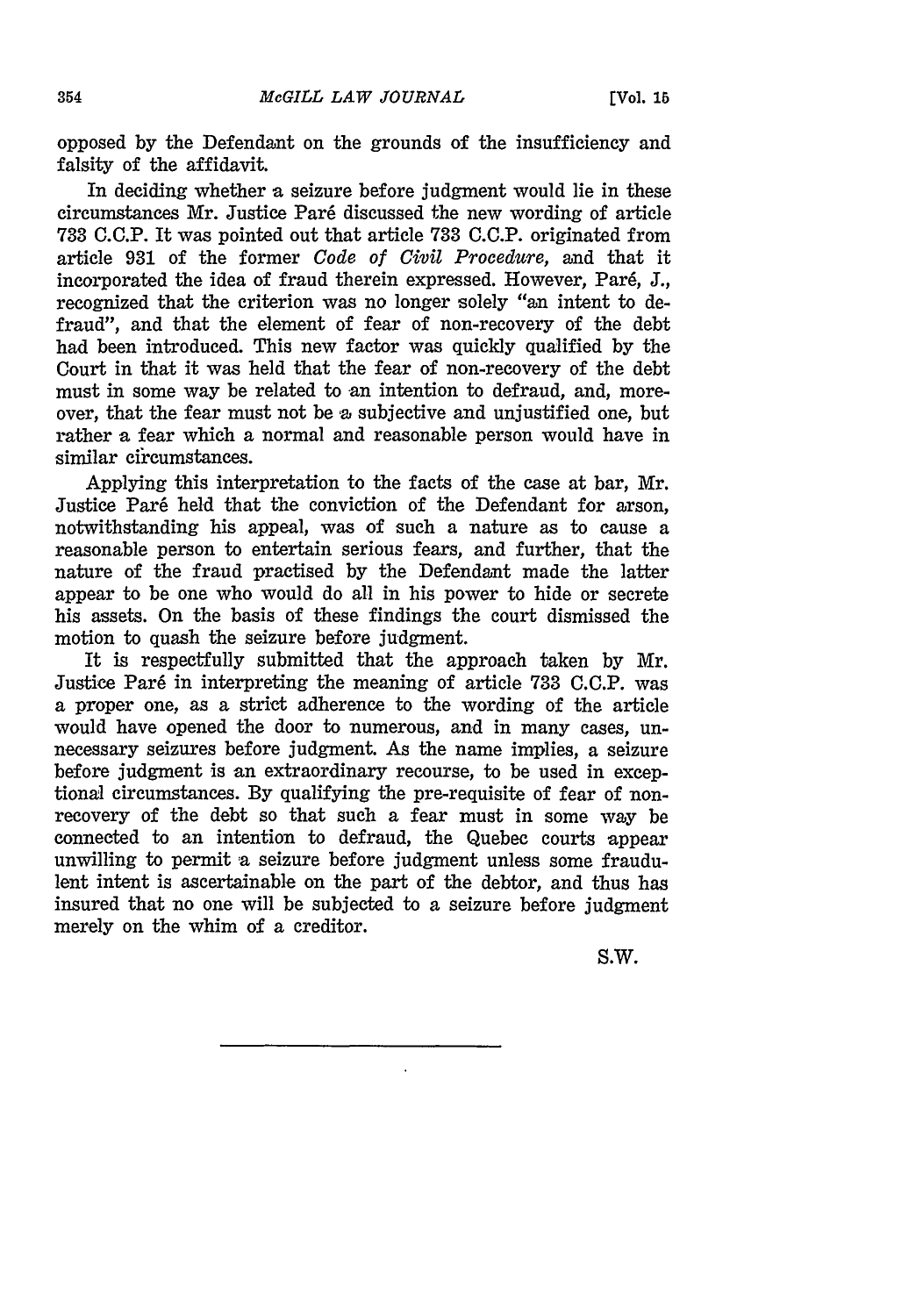OBLIGATIONS - MINOR **-** STUDENT **-** LOAN **-** ACQUISITION OF A GUITAR **-** SUMMER EMPLOYMENT - LESION **-** CRITERIA TO BE APPLIED **-** WHETHER A MUSICIAN OR NOT **-** WHETHER THE MINOR IS AN ARTISAN. *La Caisse Populaire de Lanoraie* v. *Dalcourt,* [1969] R.L. 182.

The Defendant, while a minor, borrowed from the Plaintiff the sum of \$620 of which \$375 were still owing at the time of the institution of the present action. His mother endorsed the note and it appears that she was largely responsible for whatever payments had been made in reduction of the debt. The Defendant testified that he used the loan to purchase a \$775 guitar with the hope of forming a band which was to play during the summer holidays. At the time of the purchase, the Defendant had never played a guitar, nor taken any lessons. The group was eventually formed, but met with little success. The Defendant's share for a night's engagement never amounted to more than \$15, and, in the three summers he used the guitar, his gross revenues amounted to about \$300. In his defense, the Defendant pleaded lesion to be relieved of his obligations.

Article 323 **C.C.** provides that:

A minor engaged in trade is reputed of full age for all acts relating to such trade.

Article 1005 **C.C.** completes article 323 **C.C.** and provides further in the French version:

Le mineur banquier, commergant **ou** artisan n'est pas restituable pour cause de lésion contre les engagements qu'il a pris à raison de son commerce, ou de son art ou métier.<sup>1</sup>

The Defendant argued that article 1005 C.C. *implies that the minor* must be acting in a professional capacity for it to apply, and thus, in this instance, the Defendant could not be strictly described as a musician, lacking both formal training and membership in any guild of musicians. In any event, the Plaintiff is alleged to have taken a risk in lending such an exhorbitant sum of money in view of the Defendant's total lack of training and experience.

The Court agreed with the Defendant's interpretation of article **1005 C.C.** Playing the guitar, as the Defendant did in these circumstances, most probably was not an art, and even less a trade or business. But even if it were an art of some kind, the same criteria

 $No. 21$ 

**I The** learned judge relied on the French version of the article which in many ways is preferable to the English version. In the English text, the word "artisan" is incorrectly translated by the word "mechanic" and the phrase "a raison de son commerce, ou de son art ou métier" is simply translated by "for the purposes of his business or trade", there being no translation given for "ou de son art".